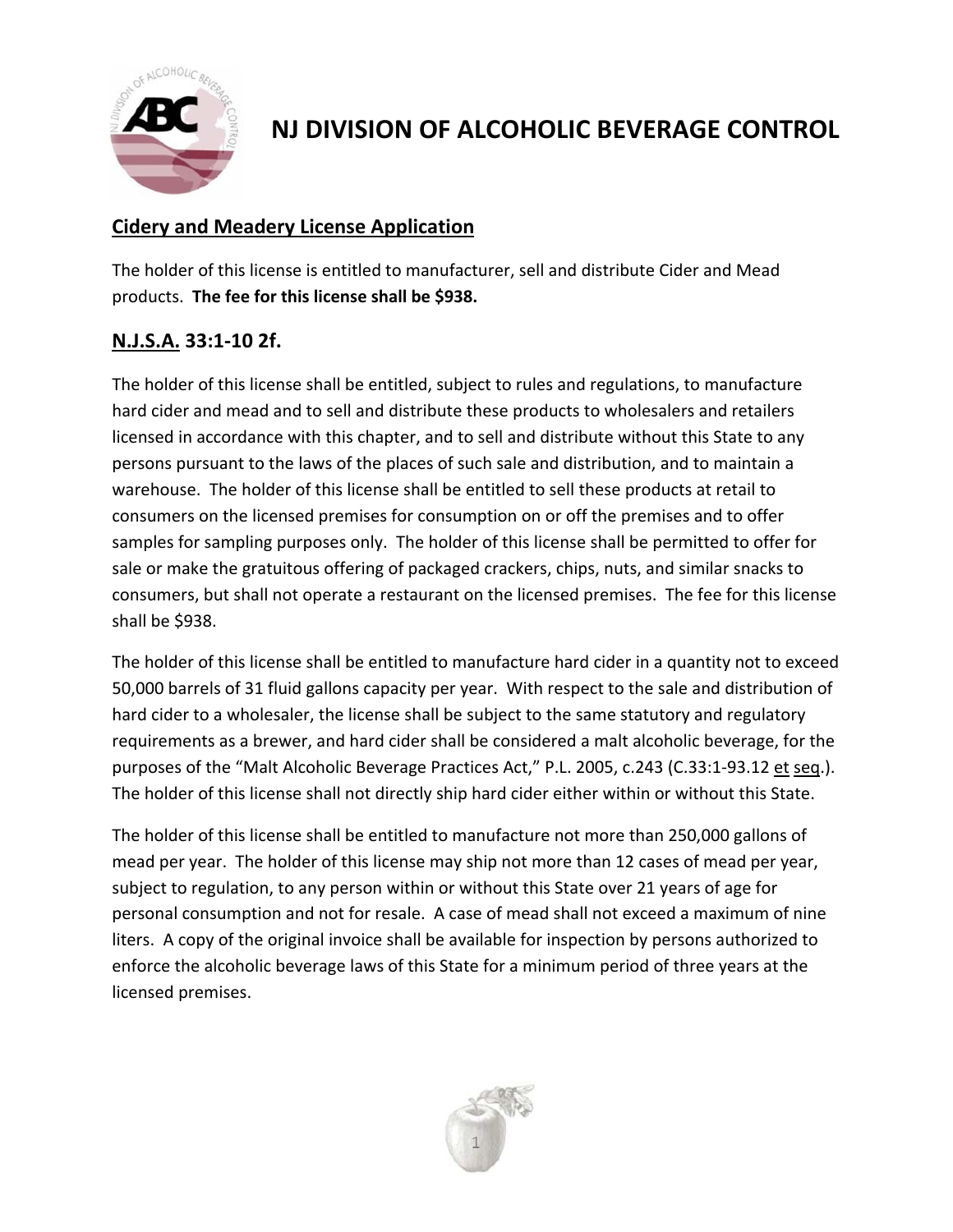As used in this subsection:

**"Hard cider"** means a fermented alcoholic beverage derived primarily from apples, pears, apple juice concentrate and water, or pear juice concentrate and water, which may include spices, herbs, honey, or other flavoring, and which contains at least one half of one percent but less than eight and one half percent alcohol by volume.

**"Mead"** means an alcoholic beverage primarily made from honey, water, and yeast, and which may contain fruit, fruit juices, spices, or herbs added before or after fermentation has completed, except that the ratio of fermentable sugars from fruit or fruit juices shall not exceed 49 percent of the total fermentable sugars used to produce mead.

**"Sampling"** means the selling at a nominal charge or the gratuitous offering of an open container not exceeding four ounces of hard cider or mead produced on the licensed premises.



# **PLEASE BE ADVISED** of the following information before making application for a Cidery and Meadery License.

- You must have a New Jersey premise to make application for a Cidery and Meadery License. The applicant must obtain a commercial location approved by the municipality to operate.
- The Division of Alcoholic Beverage Control does not permit home-based businesses for a Cidery and Meadery License.
- The Division will not license a premise that shares common areas within the premise with a person or entity unrelated to the licensee.
- The Division is required to complete an extensive qualifying review on the applicant once the application is filed. The qualifying review is an on‐going process during which additional documentation may be required to complete the qualifying review on the applicant.
- A site inspection will be required for your commercial premise located in the State of New Jersey. The site inspection is scheduled and completed by the Division of Alcoholic Beverage Control as part of the qualifying review.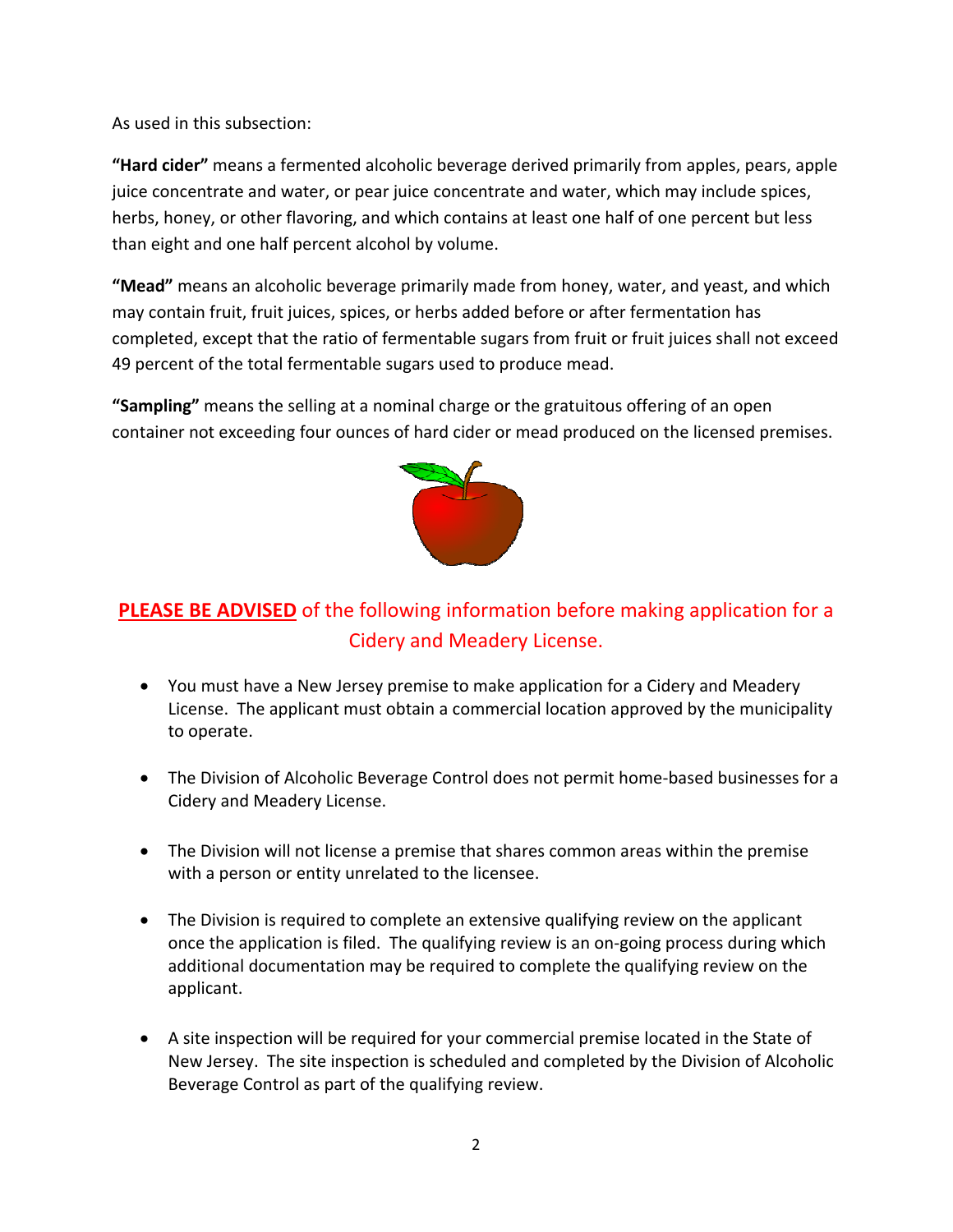## *Documents for Submitting an Application for a Cidery and Meadery License*

(Some documents as noted are mandatory in order to submit your application and additional documents may be required upon review)

## *Method of Operation Affidavit*

Please provide an overview of the proposed/intended business. This summary should be clear and comprehensive, and detailed information may be required to complete the qualifying review on the applicant. **This document must be signed and notarized.**

- The shareholders or members experience in the industry and their specific role on behalf of the applicant.
- Provide the name/address/positions of the current employer for each shareholder or member.
- The applicant's hours of operation.
- The type of security which will be present at the proposed licensed premise.
- State whether or not the premise to be licensed is zoned for commercial use.
- State whether or not renovations will be done at the proposed premise and state the applicant will provide photographs of the proposed premise upon completion of the renovations.
- State the applicant will not share space with any other entity in New Jersey; the premise is exclusive to the applicant and separate and apart from all other entities.
- State the applicant's anticipated start date for the business.
- Identify the anticipated annual production.
- List the varieties of alcoholic beverages to be produced.
- Please provide the process(es) to be used in manufacturing your product in detail.
- Detail whether or not the products are blended.
- Provide the name of the cider/mead maker.
- Provide the name of the employees who will be involved in the day to day operation and explain the role of each employee.
- If there is to be a tasting room at the premise, please state in detail how you plan to operate your tasting room, and state all servers will receive server training and be certified by a nationally recognized organization.

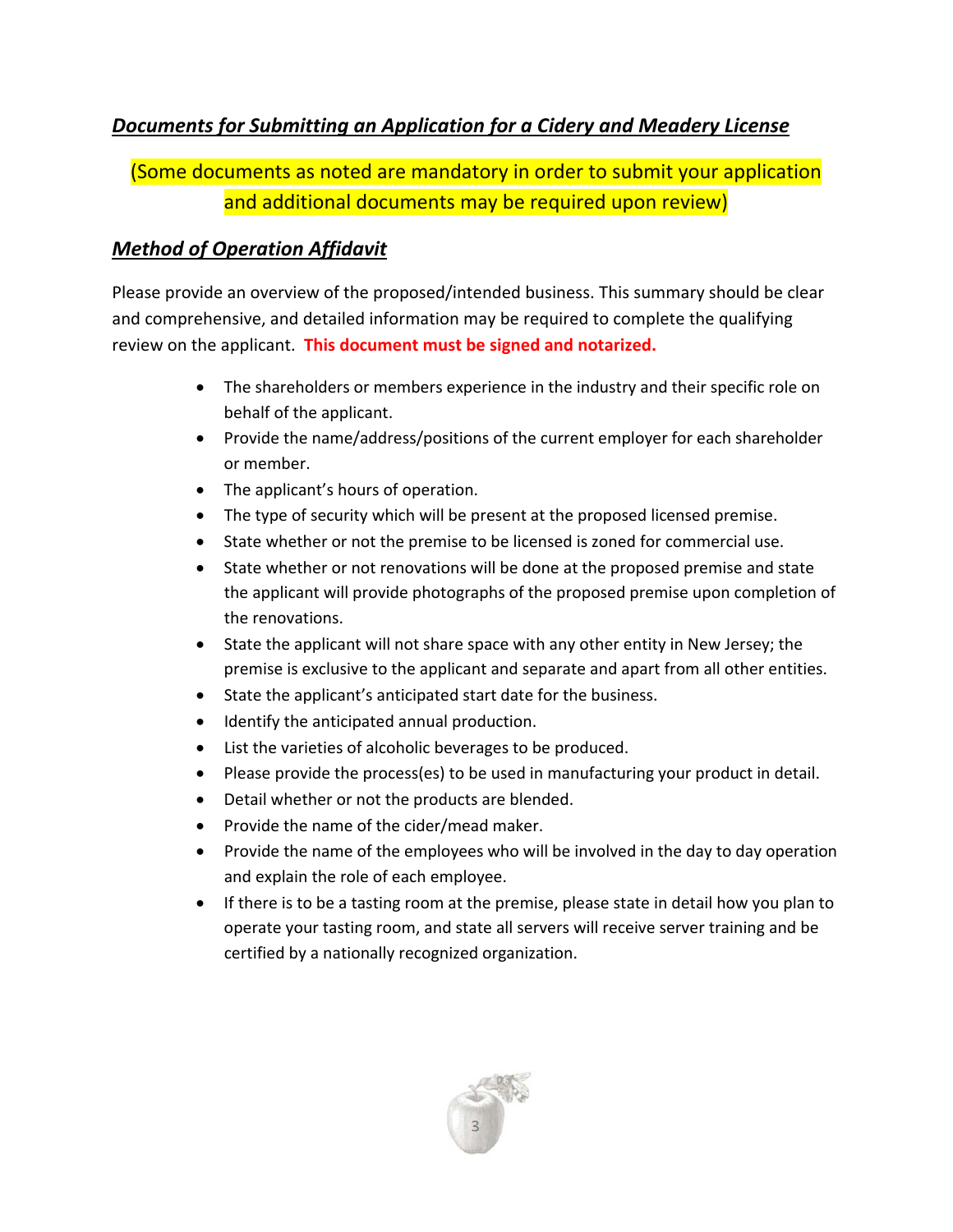## *Affidavit of Qualification for Ownership Interest*

Each individual holding interest on the license application **[Form Corporate Structure State Issued (Form CSSI) – Formerly Page 10A]**, including those who reside outside of the United States and/or those who are age 74 or older, must submit an Affidavit of Qualification which has been signed and notarized. This template will be completed online during the application process. [CLICK](http://www.nj.gov/oag/abc/downloads/Affidavit-of-Qualification-Template.pdf) HERE for template

## *Affidavit of Public Notice*

Public Notice must be posted twice, seven days apart, in a local New Jersey newspaper in the vicinity of where the office/warehouse is located any time after the application has been submitted to the Division. A license cannot be issued for at least (5) business days after the second notice. Upon filing your notice with the newspaper, please request a notarized affidavit confirming publication dates and including a sample of the printed notice. Provide the Division with a copy of the public notice affidavit obtained from the newspaper upon availability. **[CLICK](http://www.nj.gov/oag/abc/downloads/Public-Notice-Template.pdf) HERE** for template

## *Certificate of Formation*

Provide a copy of the *applicable* formation documents:

- ‐ Notice of Formation for *Limited Liability Company*
	- o Operating Agreements
- ‐ Certificate of Incorporation for *Business Corporations*
	- o Stock Certificates
- ‐ *Limited Partnership* or *Partnership*
	- o Partnership Agreement

## *Corporate Information‐ (Mandatory upload to submit application)*

- Applicants applying as Corporations or Limited Liability Companies must complete the **[Form Corporate Information State Issued (Form CISI) – Formerly Page 10]**. Any Corporations or Limited Liability Companies that are reported to have an interest in the business to be licensed, whether the licensed company, the parent corporation of the licensed company, holding company or otherwise affiliated in the corporate chain, must complete the Form CISI (former page 10). This template is **MANDATORY** and will be completed online during the application process. [CLICK](http://www.nj.gov/oag/abc/downloads/Corporate-Information-State-Issued_Form%20CISI_former-page-10.pdf) HERE for template
- Sole owners, partnerships, limited partnerships, corporations, and limited liability companies must complete **[Form Corporate Structure State Issued (Form CSSI)‐**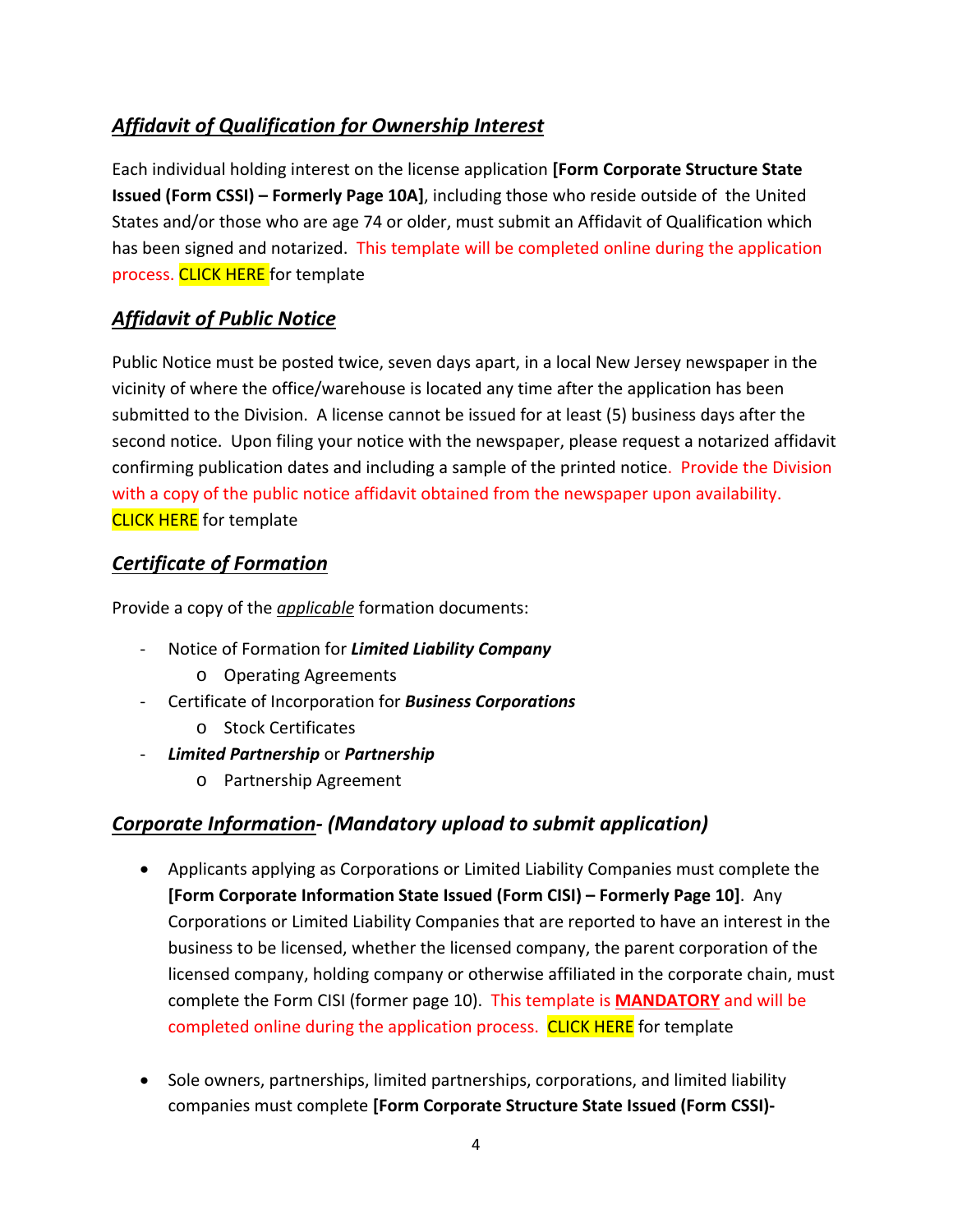**Formerly Page 10A]** to account for 100% of business owned or controlled. This template is **MANDATORY** and will be completed online during the application process. **[CLICK](http://www.nj.gov/oag/abc/downloads/Corporate-Structure-State-Issued_Form%20CSSI_former-page-10%20a.pdf) HERE** for template

 A diagram depicting corporate relationships and the percentage of stock shares or member shares in the application to account for 100% of business owned or controlled. This template is **MANDATORY** and will be completed online during the application process. [CLICK](http://www.nj.gov/oag/abc/downloads/Corporate-Diagram.pdf) HERE for template

## *Premise Information Template‐(Mandatory upload to submit application)*

This template provides the establishment ownership information and describes the area or place which is to be licensed for the sale, service, consumption, delivery, receipt or storage of alcoholic beverages. This template is **MANDATORY** and will be completed online during the application process. [CLICK](http://www.nj.gov/oag/abc/downloads/Premise-Informaiton-Template.pdf) HERE for template

## *Premise Sketch*

This is a detailed copy of a sketch/diagram for the proposed New Jersey premise which specifically identifies the office/manufacturing space, storage and tasting areas. These identified areas must be *highlighted* on your sketch/diagram. The sketch must indicate the approximate dimension of the designated area in square feet and all entrances and exits must be clearly identified. In addition, photos of the interior/exterior of the proposed New Jersey premises will be requested. [CLICK](http://www.nj.gov/oag/abc/downloads/Site-Plan-for-State-Issued.pdf) HERE for template

## *Lease Agreement/Deed*

Any applicant who will be operating at a premise in NJ must have possessory interest in the site. Provide a current and executed lease agreement or deed for the property.



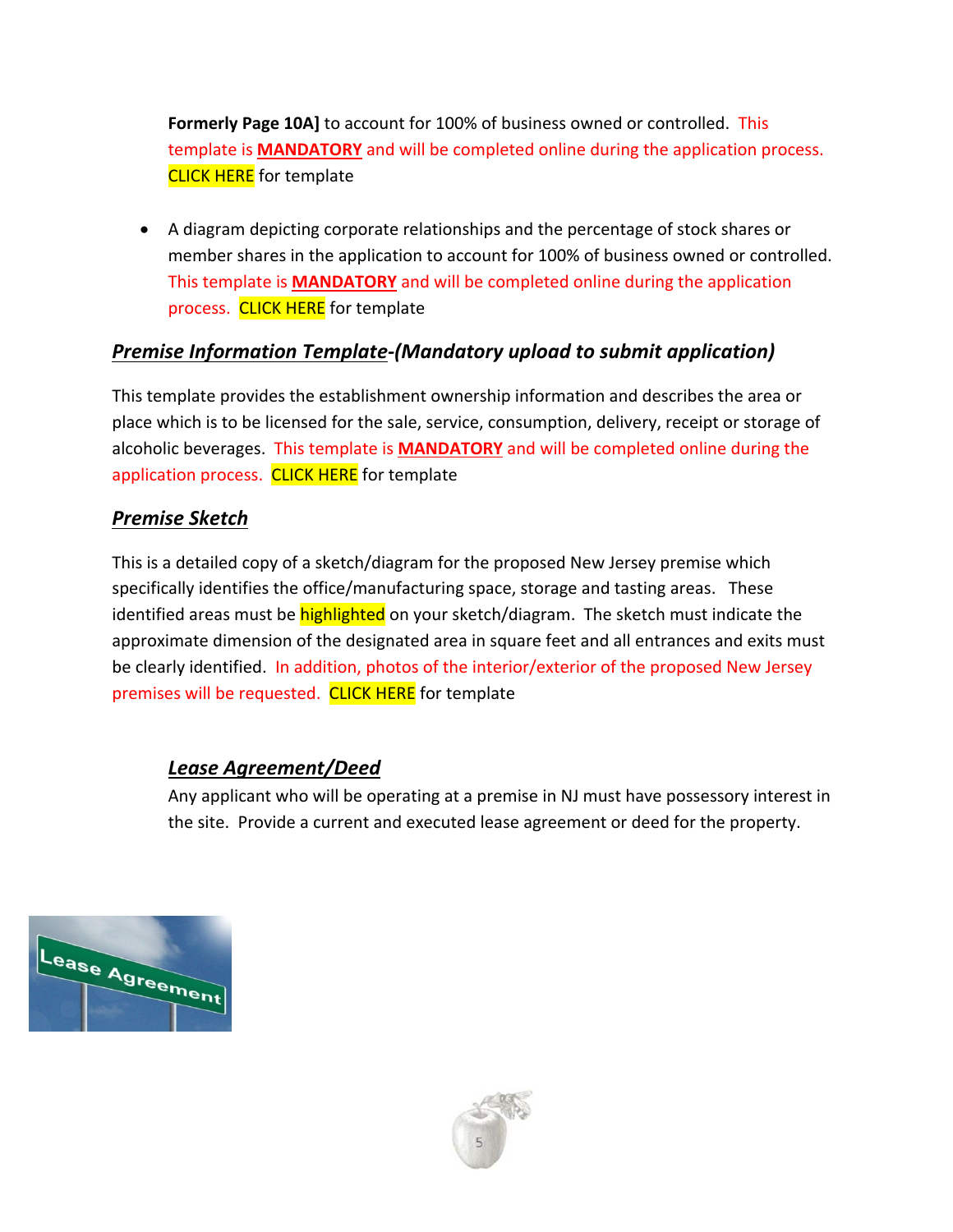## *TTB Basic Permit Requirement*

The U.S. Department of the Treasury, Alcohol and Tobacco Tax and Trade Bureau (TTB) issues a Federal Basic Permit to wholesalers and importers. Application may be made by contacting TTB at (800)398-2282. This requirement must be completed prior to the issuance of a license. Provide the Division with a copy upon availability. [CLICK](https://www.ttb.gov/) HERE for TTB Website

## *Beverage Tax Bond Requirement*

A Beverage Tax Bond must be filed with the New Jersey Division of Revenue. Any questions regarding the bond amount or forms should be referred to the Alcohol Beverage Tax Bond Unit at 609‐633‐8157. The bond must be renewed annually and licenses cannot be issued or renewed without a current bond. This requirement must be completed prior to the issuance of a license. Provide the Division with a copy upon availability. Please direct further inquiries to NJ.UCCUnit@treas.nj.gov (copy & paste into e‐mail)

## *State Police & FBI Fingerprint Investigation*

The shareholders and/or officers and directors and any other primary individual(s) designated by the ABC of the applicant, must complete State and Federal fingerprint checks as part of the qualifying investigation to obtain a manufacturing license in order to determine if you meet the qualifications set forth in N.J.S.A. 33:1‐25. The fingerprint instructional form/application for **MorphoTrust** will be mailed to you during the qualifying review of your application.



## *Source of Funding/Financial Statements*

Documentation for the source of all funds used, directly or indirectly, to finance acquisition of the proposed business including the purchase of property, equipment and products. This documentation should include the following:

- ‐ An itemized list identifying all costs expended by the applicant to date and the projected future expenses to be incurred by the applicant for their proposed business in the State of New Jersey together with the **origin** of all funds.
- ‐ Each shareholder will need to provide a *notarized* affidavit identifying all funds contributed towards the startup and attach the origin of all funds. Bank statements from both the originating bank and depository bank will need to be provided reflecting a clear and transparent flow of funds. **Highlight all monetary transactions relevant to the applicant's business account(s)**.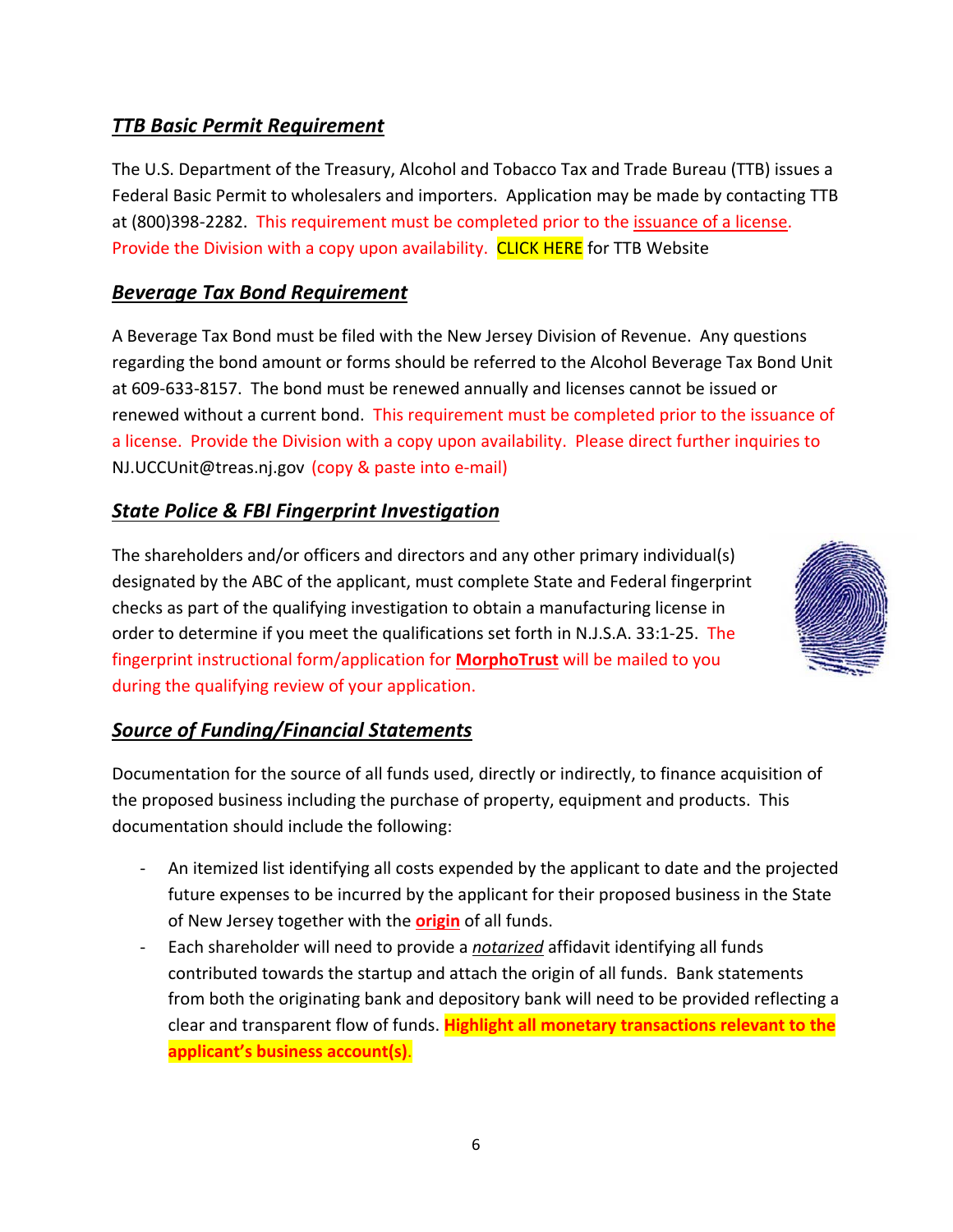- o Records for the source of any personal cash received from the members, shareholders and partners of the applicant (provide six months of bank statements and/or any other account statements from which cash was provided)
- o Records for the source of any cash received from any person or entity not affiliated with the applicant; (provide one year of bank statements and/or any other account statements from which cash was provided)
- o Any loan documents and/or mortgages from any person, entity or institution (provide the executed loan, mortgage and note documents)
- o If funds are derived from an account jointly held with a spouse, each spouse will need to provide a notarized statement stating that they are not involved in the business and are aware of the financial transaction.
- o Two years of Corporate Tax returns for existing entities
- o Two years of Personal Tax returns for new entities
- ‐ SEC filing for publicly traded companies (listing all officers, directors and financial portion)

## **\*\*\*PLEASE BE SURE TO LABEL ALL FINANCIAL TRANSACTIONS \*\*\***

## *NJ ABC Site Visit*

A site inspection will be required to complete the qualifying review of the application. Please coordinate with the ABC representative when: your premise is completed, a Certificate of Occupancy is obtained and you are ready to begin operating.



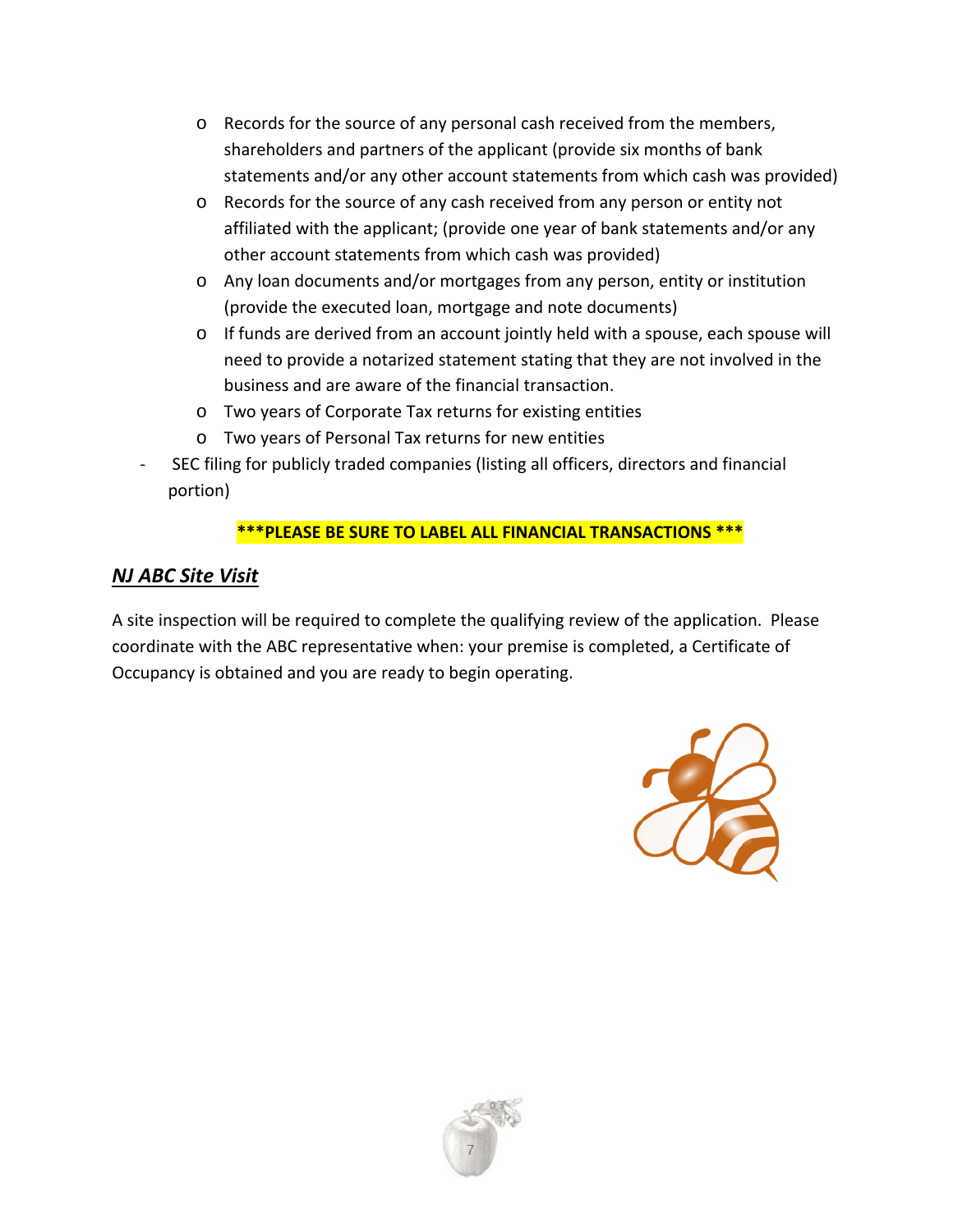## **APPLICANT CHECKLIST: (USE THIS TOOL DURING THE APPLICATION PROCESS)**

**THE FOLLOWING DOCUMENTS CAN BE UPLOADED TO THE ONLINE APPLICATION OR PROVIDED DURING THE QUALIFYING REVIEW OF THE APPLICATION: ITEMS THAT ARE MANDATORY IN ORDER TO SUBMIT YOUR APPLICATION ARE INDICATED AS SUCH BELOW**

- \_\_\_**CORPORATION INFORMATION STATE ISSUED [FORM CISI] (Former Page 10)‐MANDATORY**
- \_\_\_**CORPORATE STRUCTURE STATE ISSUED [Form CSSI] (Former Page 10A)‐MANDATORY**
- \_\_\_**PREMISES INFORMATION TEMPLATE [Previously Page 3]‐MANDATORY**
- \_\_\_**CORPORATE DIAGRAM‐MANDATORY**
- **\_\_\_Method of Operation Affidavit (Notarized)**
- \_\_\_**Affidavit of Publication**
- \_\_\_**Affidavit of Qualification of Ownership Interest**
- \_\_\_**Proof of Beverage Tax Bond issued by New Jersey Division of Revenue**
- \_\_\_**Source of Funding/Financial Statements/Bank Statements**
- \_\_\_**Notice of Formation for Limited Liability Company (if applicable)**
- \_\_\_**Operating Agreement for Limited Liability Company (if applicable)**
- \_\_\_**Certificate of Incorporation for Business Corporations (if applicable)**
- \_\_\_**Stock Certificates for Business Corporations (if applicable)**
- *\_\_\_***Limited Partnership or Partnership Agreement (if applicable)**
- \_\_\_**Lease Agreement/Deed‐(Proof of Possessory Interest in Proposed Site)** 
	- \_\_\_**Sketch/Diagram**
- \_\_\_**Copy of all TTB Permits**

**PROCEDURES THAT MUST BE COMPLETED AS PART OF THE QUALIFYING REVIEW:**

- \_\_\_**Fingerprinting Investigation**
- \_\_\_**NJ ABC Pre‐Licensing Site Inspection**

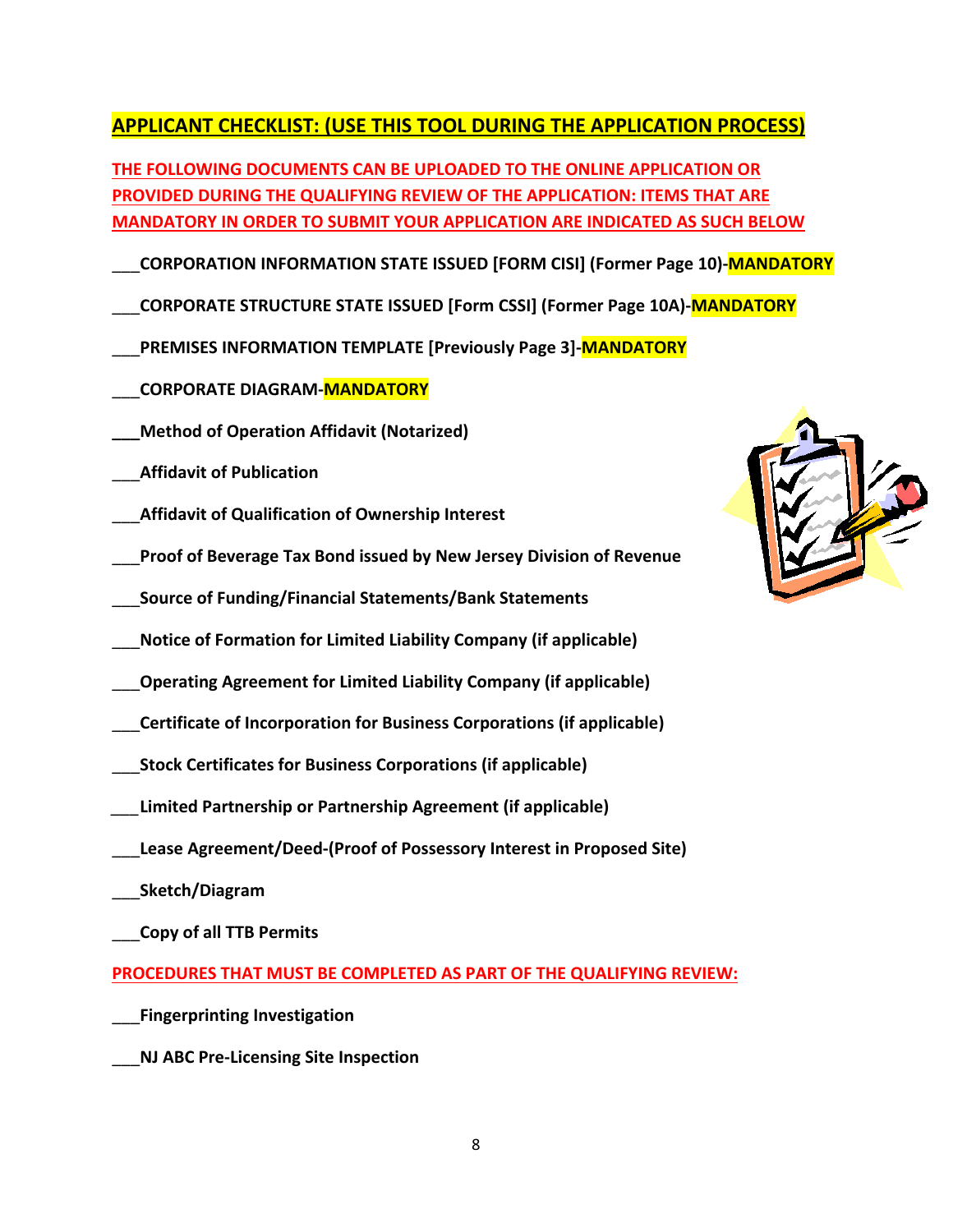## **APPENDIX A**

## **DISCLOSURE POLICY:**

### **(GENERAL TO ALL LICENSE TYPES)**

#### **I. License Applicant Level (The Entity that will be Licensed)**

- A. This level constitutes the primary interest in the applied‐for‐license. 100% interest in the license must be accounted for on the license application, including all individuals holding 1% or more interest in the applicant if it is a corporation. Limited Liability Companies are considered corporations and must disclose all members. Individuals named at this level are required to be fingerprinted; the applicant must disclose and document as to the source of funds used to acquire their license interest. They may hold no other interest which would constitute a tied‐house or two license limitation violation.
- B. If interest holders are not residents of the United States, they must execute affidavits certifying their qualification and provide a record (or document lack of record) of their criminal background from their national law enforcement agency. If criminal background information is prepared in a language other than English, a certified English translation must be submitted.
- C. If the actual operation of a licensed business is delegated to an on‐site manager (i.e. in the case of a national restaurant chain), the manager and any other individual who, through performance on their on‐site duties act in the capacity of the licensee, must also be disclosed in the license application, fingerprinted and qualified as described in paragraph IA. These management responsibilities include the hiring and firing of employees, placing orders for alcoholic beverages and making business decisions concerning pricing and marketing.

#### **II. License Applicant Shareholder Level**

A. This level describes removed interest; those with direct or indirect interest in the license applicant. Shareholders of the license applicant, general or limited partners and LLC members who are closely held corporations, partnerships of LLC's in their own right and must be fully identified in the license application. Individuals disclosed at this level must execute an affidavit as to their age and qualifications. Individuals disclosed at this level who

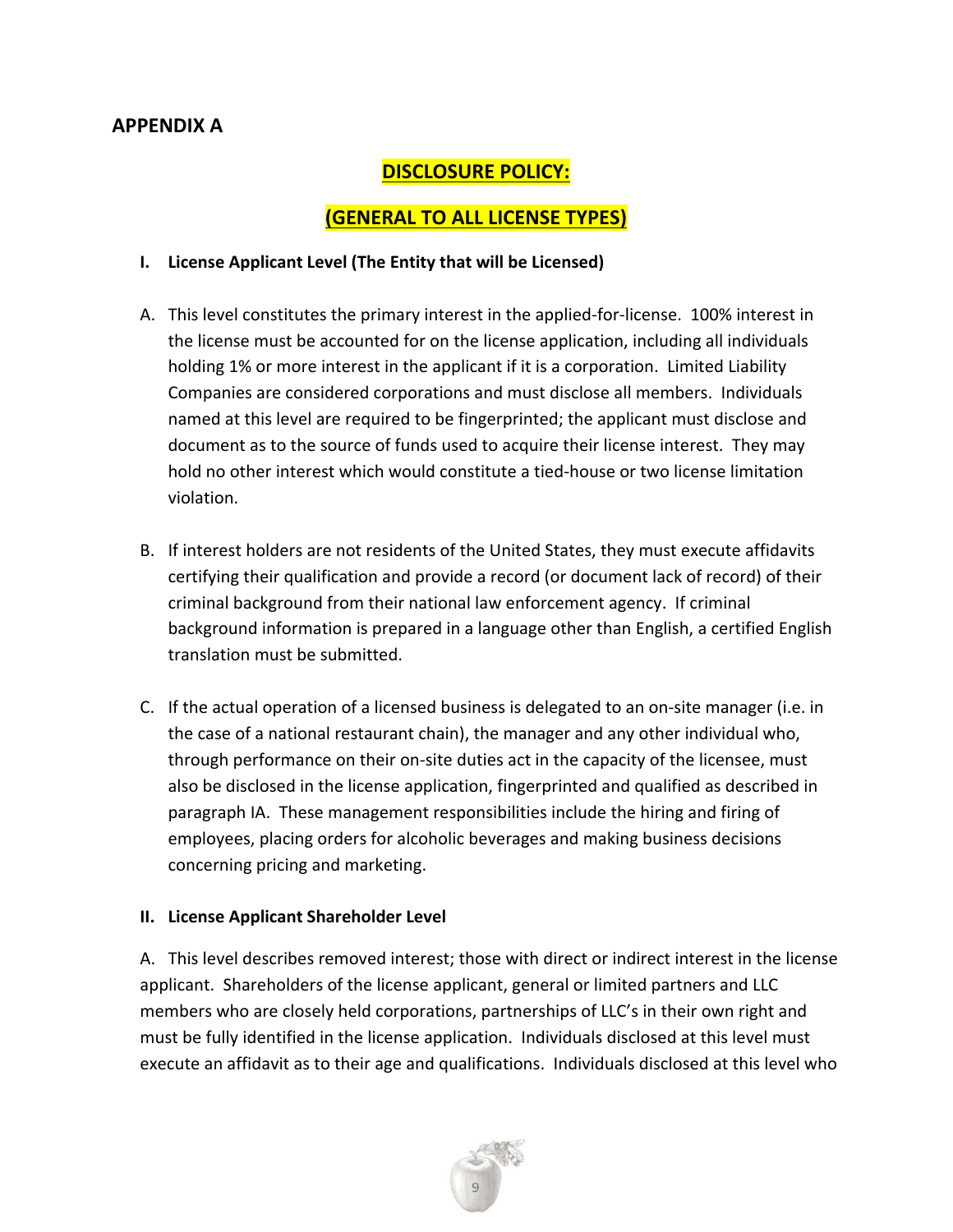exercise significant direct control or influence over the operation of the license applicant, must be fingerprinted and qualified as described in paragraph IA.

B. The officers, directors and trustees of publicly traded corporations holding an interest in a license applicant must be disclosed in the license application, unless the Director or municipal issuing authority determines that an alternate form of disclosure is acceptable. Regardless of the format, individual disclosures must include all information required by the license application. Any individual disclosed at this level who may exercise control or have direct influence over the operation of the license applicant must be fingerprinted.

C. Individuals holding 10% or more of the stock of a publicly traded corporation which has an interest in a license applicant must be identified in the license application. The Director or municipal issuing authority may determine to accept appropriate Securities and Exchange Commission Reports of fillings in support of the qualification of such individuals.

D. Institutional investors (i.e. pension or stock funds), and interest held in trust must qualify through the trustee responsible for administration of the fund or trust. Trustees must be disclosed and execute affidavits as to their qualification.

#### **III. Submission of Records in Support of Application**

In addition to the business disclosure noted above, the Division of Alcoholic Beverage Control and municipal issuing authorities may require submission of any or all of the following records and documents in support of the license application. **The information is to remain confidential and is not for public review.**

#### **BUSINESS RECORDS:**

- Original letter of business intent‐describing the proposed business and method of operation.
- Partnership Agreement. (if applicable)
- Limited Liability Company Notice of Formation and Operating Agreement. (if applicable)
- Corporate Certificate of Incorporation and all subsequent amendments. (if applicable)
- Proof of Fictitious or Trade Name Registration. (if applicable for applicants with a trade name)
- Certificate of New Jersey Business Authority. (non-New Jersey applicants only)
- Copies of all issued Stock Certificates. (front and back), or most recent SEC Filing Statement containing shareholder information.
- Certificate of New Jersey Sales Tax Authority. (if applicable)
- Copy of all applicable TTB Permits issued to applicant.
- Copy of all other alcoholic beverage licenses issued to applicant by other States.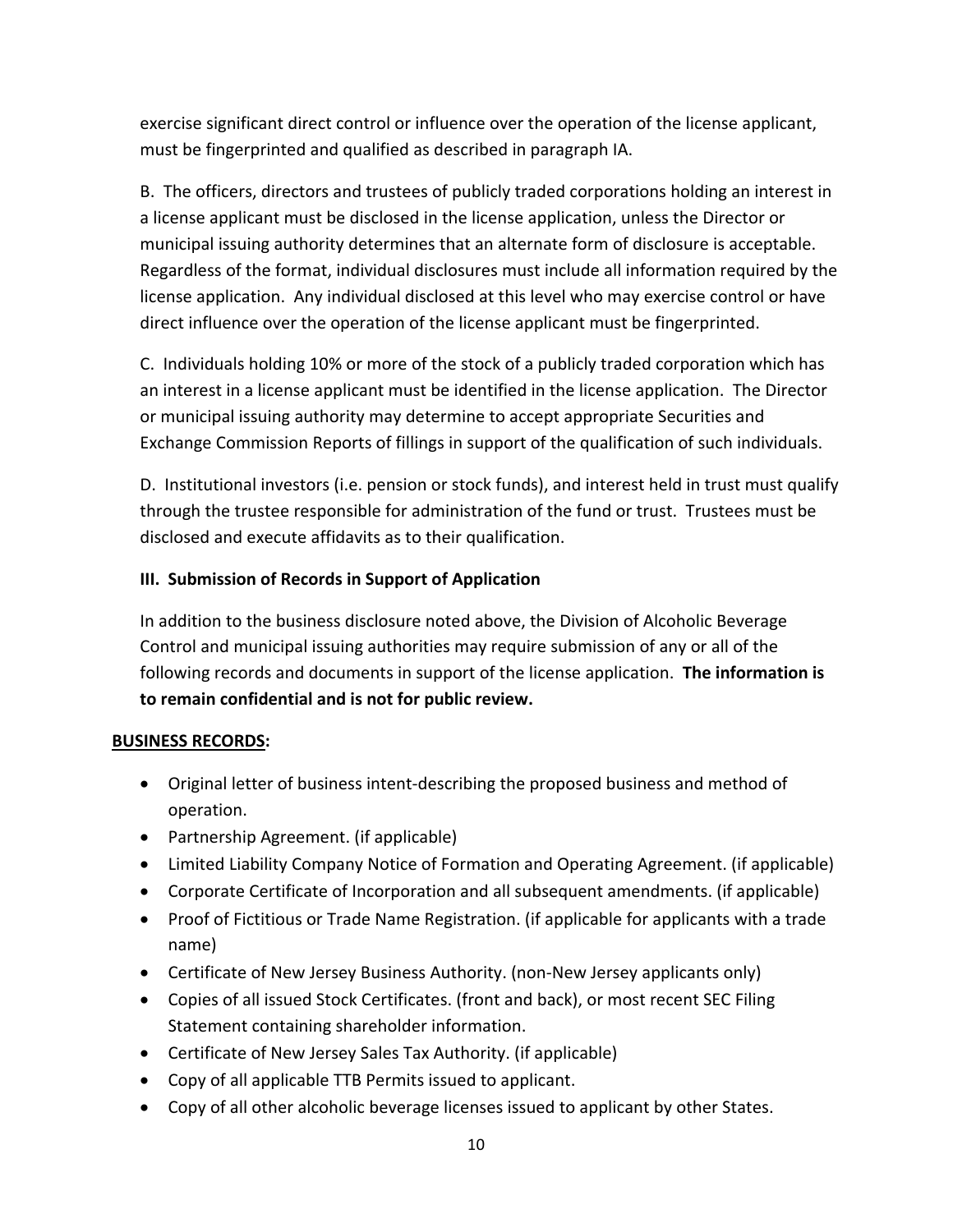#### **FINANCIAL RECORDS:**

- Agreements of Sale for purchase of license, business and/or proposed premises.
- Mortgage or Loan Agreements and Promissory Notes, including any pledge or Escrow Agreement of Corporate Stock Shares.
- Business and personal Federal Income Tax returns for the past two years.
- Copies of business and personal checking and savings statements, cancelled checks and bank deposit slips to document the funding of the license.
- Audited Financial Statements.
- Corporate Annual Reports.
- Securities and Exchange Commission filing statements.

#### **PREMISE INFORMATION:**

- Detailed sketch of the proposed premises, identifying all entrances, exits, exterior areas to be covered under the license, indicating dimensions of the premise in square feet. If any adjacent grounds are to be licensed, these areas must also be included in the sketch.
- Copy of the Lease Agreement, Title or Mortgage Agreement(s) and applicable Note(s) covering the proposed premises.
- Certificate of Occupancy and other applicable zoning records associated with the proposed premises.
- If the proposed premises is a boat, copy of the United States Coast Guard Certificate of Documentation issued to the vessel.
- If the proposed premises is a limousine, copy of the motor vehicle registration and photograph of the vehicle.

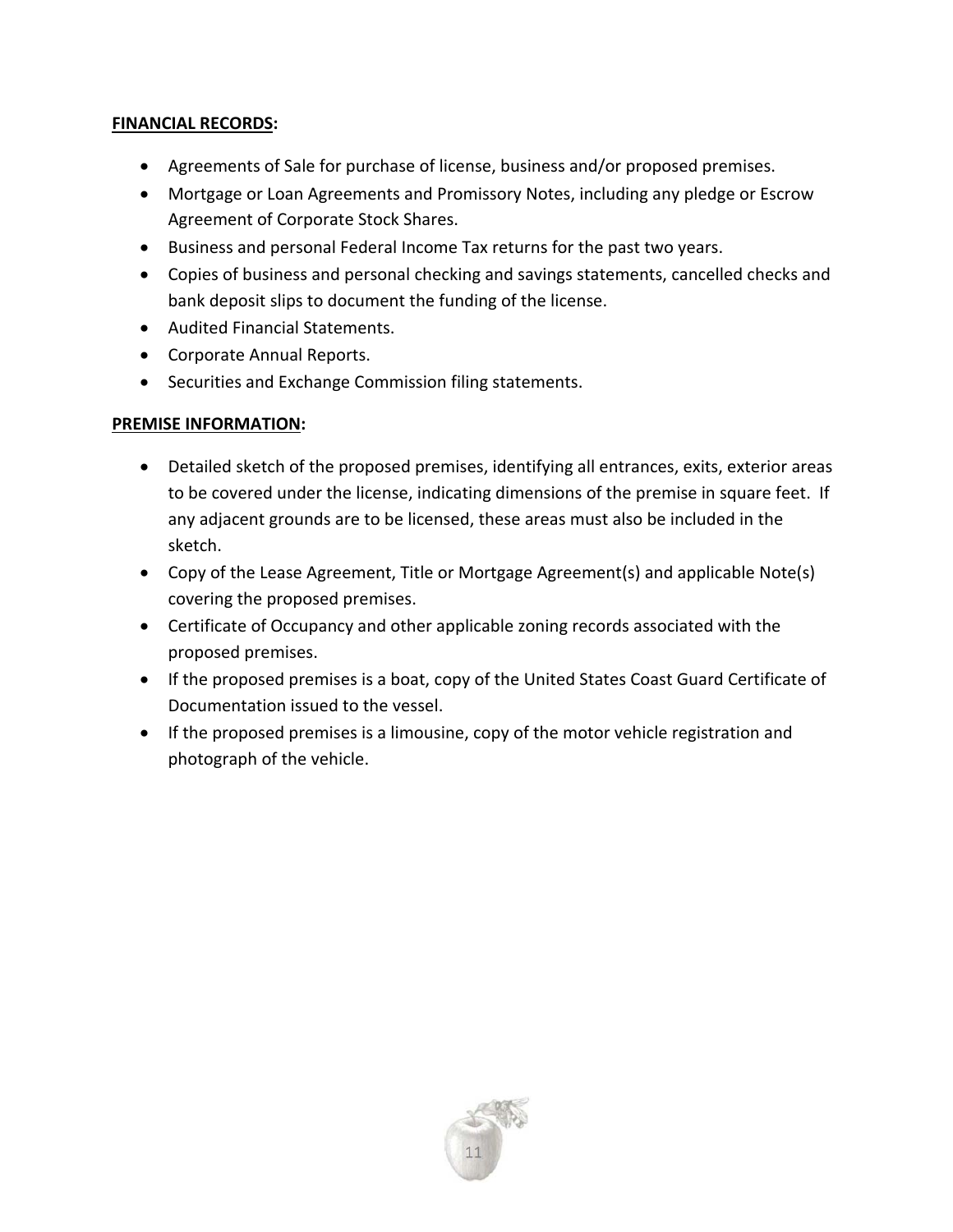### **APPENDIX B**

#### **ABC Online Licensing System and Login Instructions:**

The Division of ABC must receive a license application and fee submitted through the ABC Online Licensing System. *The Division will assign an individual to conduct a qualifying investigation upon receipt of a completed application.*  **[CLICK](http://www.nj.gov/lps/abc/posse/index.html) HERE** to go to the Licensing System Home Page

Click on the logo below:



Choose:



**NEW USERS ONLY**: Next you will need to create an account by registering.

|               |                                                                                                                                                                                        | Email:    |                     |
|---------------|----------------------------------------------------------------------------------------------------------------------------------------------------------------------------------------|-----------|---------------------|
|               |                                                                                                                                                                                        | Password: | Forgot<br>password? |
| Click here to |                                                                                                                                                                                        |           |                     |
| register      | Register                                                                                                                                                                               |           |                     |
|               | If you have not yet created an account, click here to register. For a video tutorial on how to register and associate your existing Licenses with your Log In information, click here. |           |                     |